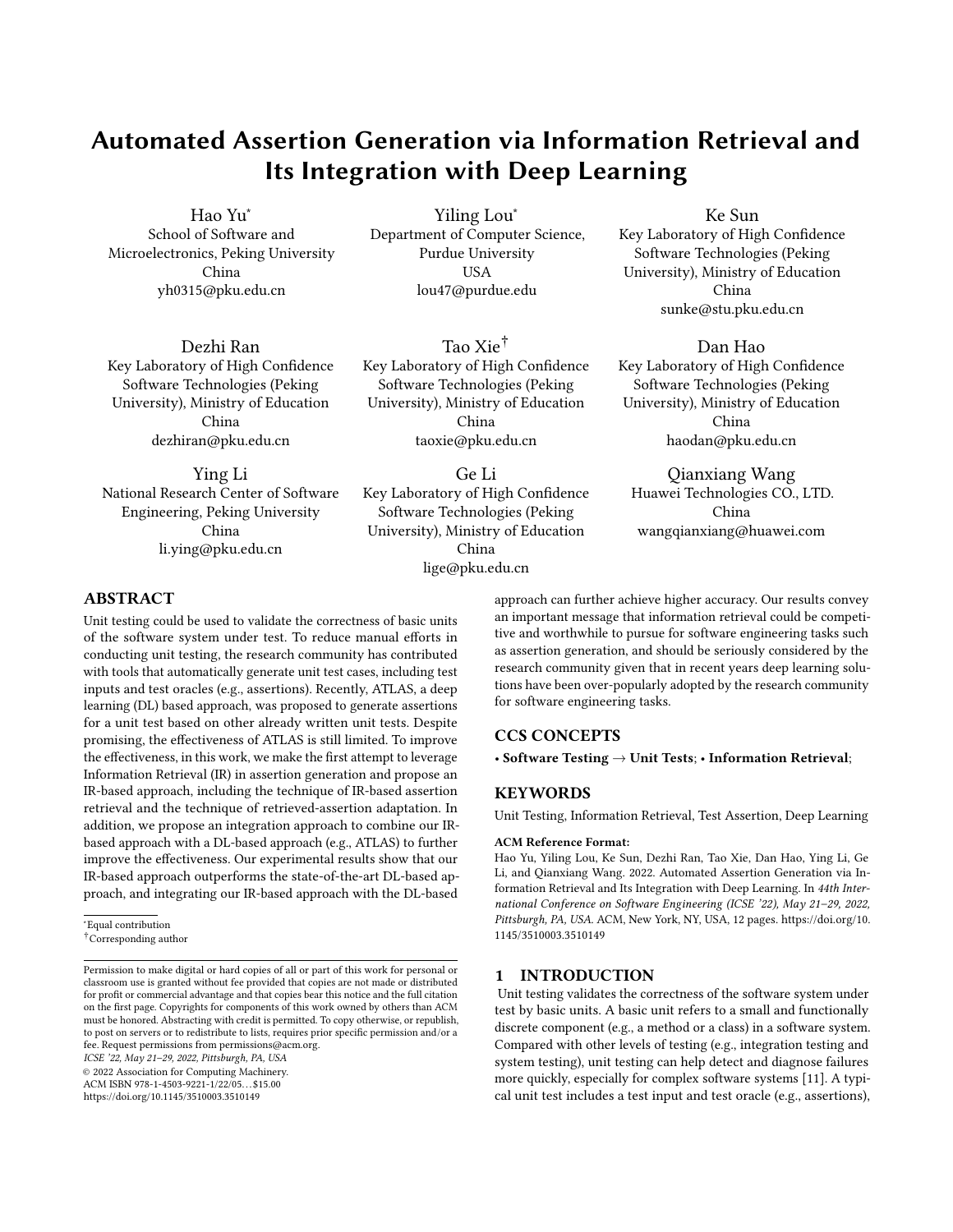and the latter serves as the specifications for the desired behavior on the given test input.

To reduce manual efforts in writing unit tests, a large number of tools have been proposed to generate test inputs automatically, falling into three major categories. (1) Random testing, e.g., Randoop [\[37\]](#page-11-1), which conducts feedback-directed random testing by analyzing collected execution traces. (2) Dynamic symbolic execution, e.g., JBSE [\[8\]](#page-10-1), which dynamically conducts symbolic execution with techniques designed to deal with programs that operate on complex heap inputs. (3) Search-based testing, e.g., EvoSuite [\[15\]](#page-10-2), which applies genetic algorithms to generate and optimize test inputs toward satisfying a coverage criterion.

Besides generating test inputs, such tools can automatically generate assertions with two main categories of traditional approaches (which help detect only crashing faults or regression faults and are incapable of detecting non-crashing faults in the current version in the absence of a previous version). (1) Capture and assert [\[52\]](#page-11-2). For example, Randoop [\[37\]](#page-11-1) and EvoSuite [\[15\]](#page-10-2) create assertions based on capturing and asserting the return values of all non-voidreturn methods of the method sequence in the generated test input; EvoSuite further reduces these assertions based on mutation testing [\[22,](#page-10-3) [57\]](#page-11-3). (2) Differential testing [\[13\]](#page-10-4). For example, DiffGen [\[43\]](#page-11-4) generates assertions from runs on two different versions of a class by checking the equality/equivalence of method-call return values and receiver object states from the two versions.

To complement the traditional approaches of assertion generation, based on other already written unit tests, ATLAS [\[49\]](#page-11-5), a deep learning (DL) based approach, takes a test method without any assertion (i.e., test input only) along with its focal method (i.e., the method under test). $^{\overline{1}}$  $^{\overline{1}}$  $^{\overline{1}}$  In particular, the input to ATLAS is a pair: a test method without assertion along with its focal method, including these two methods' respective method names and method bodies. In the rest of this paper, we refer to such pair as focal-test and multiple pairs as focal-tests. The output to ATLAS is a meaningful assertion corresponding to the focal-test (i.e., one similar to what developers would have written).

In contrast to the traditional approaches, ATLAS offers two major advantages of assertion generation. First, ATLAS can generate meaningful assertions for detecting non-crashing faults in the current version, whereas the traditional approaches typically help detect only crashing/regression faults with generated assertions being unmeaningful. For example, an industrial evaluation [\[3\]](#page-10-5) of assertions generated by EvoSuite shows that "in manually written tests, the assertions are meaningful and useful unlike the generated ones". Thus, developers can more desirably inspect assertions recommended by ATLAS when the developers are writing unit tests in their IDE [\[42\]](#page-11-6). Second, ATLAS can generate assertions for the code under test in the form of (even uncompilable) source code, whereas the traditional approaches require the code under test to be compilable and executable. In other words, ATLAS can be applicable even during in-progress development of the code under test (e.g., during Test-Driven Development [\[6,](#page-10-6) [7\]](#page-10-7)).

However, the effectiveness of ATLAS is restricted by two major limitations inherent in DL. First, assertions generated by ATLAS are not explainable due to the un-explainable nature of DL [\[16,](#page-10-8) [47\]](#page-11-7). Because a recommended assertion may not be an actual assertion applicable for developers, the developers need to inspect the recommended assertion. In this process of inspection, providing explanations on why an assertion is recommended is valuable to assist the developers. Second, approaches based on sequence-to-sequence DL models suffer from the exposure bias [\[36\]](#page-11-8) and disappearance of the gradient [\[23,](#page-10-9) [24\]](#page-10-10), resulting in poor effectiveness in generating a long sequence of tokens as an assertion. In particular, we calculate the accuracy of ATLAS in generating assertions of different lengths on the dataset used by ATLAS, and we find that ATLAS performs well (46.3% accuracy) in generating a short assertion (with fewer than 15 tokens) whereas much worse (only 17.9% accuracy) in generating a long assertion (with more than 15 tokens).

To address the preceding limitations, in this paper, we propose an approach based on information retrieval (IR), including the technique of IR-based assertion retrieval and the technique of retrievedassertion adaptation. The input and output of the technique of IR-based assertion retrieval are the same as those of ATLAS. This technique first retrieves the assertion whose corresponding focaltest is most similar to the given focal-test based on the Jaccard similarity coefficient. To improve the quality of the retrieved assertion, the technique of retrieved-assertion adaptation further adjusts tokens in the retrieved assertion based on the context. Since the focal-test corresponding to the assertion is also attained when using IR to retrieve the assertion, the developers can attain a valuable reference when inspecting the assertion. In addition, since IR is based on similarity, it is less challenging for our approach to generate a long assertion.

Besides the IR-based approach, in this paper, we also propose an integration approach to integrate our IR-based approach with any DL-based approach (e.g., ATLAS) to enable more powerful assertion generation. In particular, our integration approach carefully examines the compatibility between our retrieved assertion and the current focal-test: if the compatibility is higher than the threshold (determined by a validation set), we directly return the retrieved assertion as the final result; otherwise, we further apply the DL-based approach to generate an assertion.

We evaluate our approaches on two datasets, an existing dataset  $Data_{old}$  used in ALTAS and a new dataset  $Data_{new}$  constructed in our work. While  $Data_{old}$  simplifies the assertion generation problem by excluding some challenging cases (i.e., unknown tokens),  $Data_{new}$  is  $Data_{old}$ 's extended version that includes not only the original  $Data_{old}$  but also those excluded cases with unknown tokens. Our experimental results show that the accuracy and BLEU score of our IR-based approach are substantially higher than AT-LAS: the technique of IR-based assertion retrieval alone already outperforms ALTAS with 4.84% and 16.34% higher accuracy on both datasets, respectively; in addition, the technique of retrievedassertion adaptation further improves the accuracy by 7.37% and 2.63% on both datasets, respectively. Furthermore, our integration approach, which combines our IR-based approach with the existing DL-based approach ATLAS, achieves the highest accuracy on assertion generation, i.e., 46.54% and 42.20% on both datasets (additional 15.12% and 20.54% over ATLAS), respectively.

<span id="page-1-0"></span> $^{\rm 1}$  When constructing the dataset used to evaluate ATLAS, the ATLAS authors exclude test methods with multiple assertions, while keeping only test methods each with a single assertion; in addition, the ATLAS authors determine the focal method for a test method  $t$  as the last non-JUnit-framework-API method invoked in  $t.$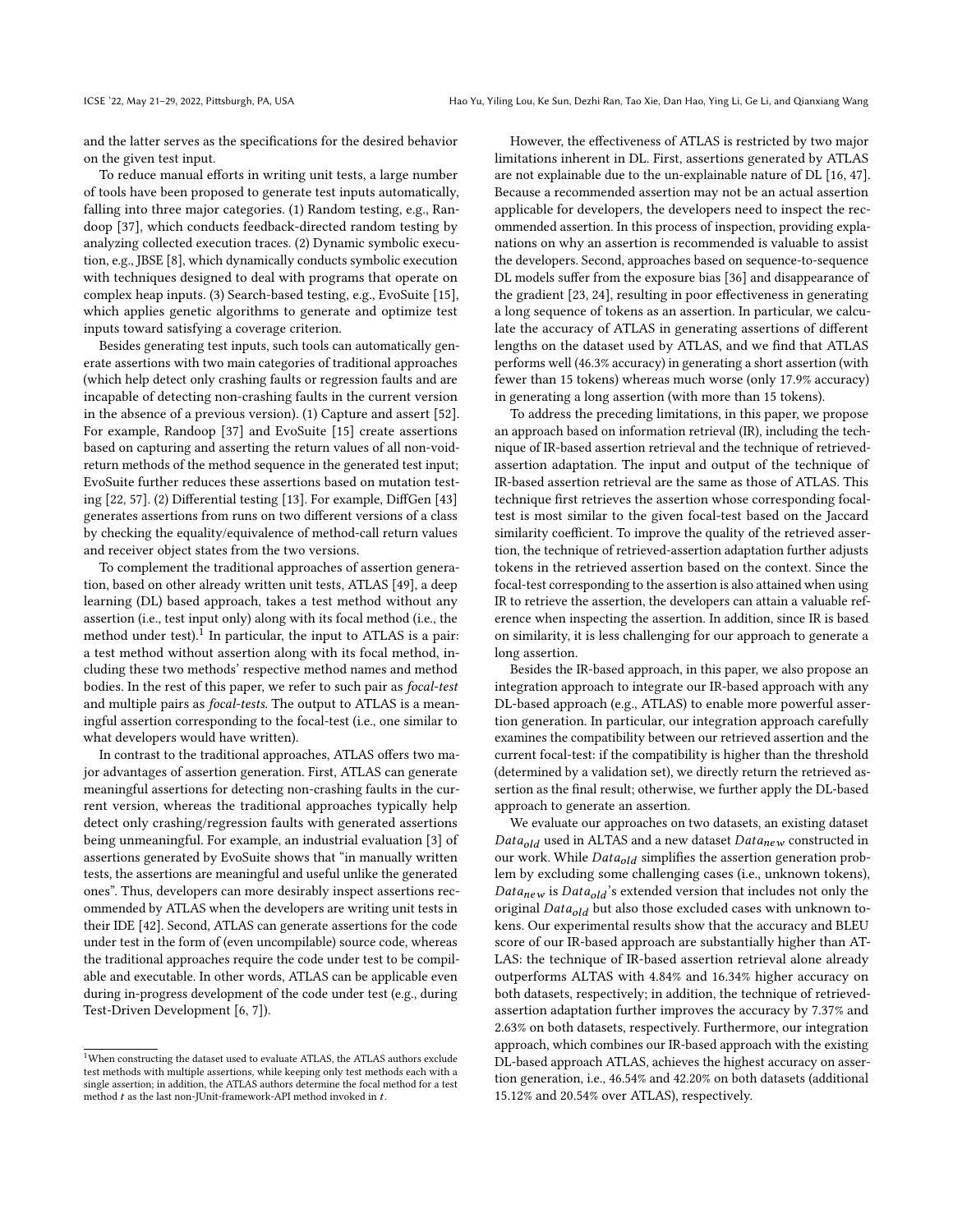In summary, this paper makes the following main contributions:

- IR-based approach. We make the first attempt to leverage IR in assertion generation, including the technique of IR-based assertion retrieval and the technique of retrievedassertion adaptation.
- Integration approach. We propose an integration approach for integrating our IR-based approach and a DL-based approach (e.g., ATLAS) to enable more powerful assertion generation.
- Evaluations. We construct a more comprehensive dataset (compared to the dataset used by ATLAS) including more practical and challenging cases in assertion generation, and extensively evaluate our approaches on both the original dataset and the newly-constructed dataset.
- Results and practical implication. Our experimental results show that even the technique of IR-based assertion retrieval alone already outperforms the state-of-the-art DLbased approach, and the technique of retrieved-assertion adaptation further improves the accuracy; moreover, integrating our IR-based approach and the DL-based approach could achieve a higher accuracy. Our results convey an important message that an IR-based approach can be competitive and worthwhile to pursue for software engineering tasks such as assertion generation, and should be seriously considered by the research community given that in recent years DL solutions have been over-popularly adopted by the research community for software engineering tasks.

The remainder of this paper is organized as follows. Section [2](#page-2-0) introduces the background and related work. Section [3](#page-2-1) details the proposed IR-based and integration approaches. Sections [4](#page-5-0) and [5](#page-6-0) describe the experimental setup and experimental results. Section [6](#page-9-0) discusses the threats to validity of our work. Section [7](#page-10-11) concludes this paper.

# <span id="page-2-0"></span>2 BACKGROUND AND RELATED WORK

In this section, we first introduce ALTAS. Then, we detail the related work based on IR and the related work of integrating IR and DL.

### 2.1 DL-based Assertion Generation

With the recent development of DL, approaches are increasingly proposed to utilize advanced DL techniques to tackle software engineering tasks, such as fault diagnosis [\[29\]](#page-10-12) and fixing [\[10,](#page-10-13) [18,](#page-10-14) [35,](#page-11-9) [46\]](#page-11-10), code summarization [\[19](#page-10-15)[–21\]](#page-10-16), and code clone detection [\[48,](#page-11-11) [50,](#page-11-12) [54,](#page-11-13) [56,](#page-11-14) [58\]](#page-11-15). Recently, Watson et al. [\[49\]](#page-11-5) propose the first DL-based assertion generation approach named ATLAS, which applies Neural Machine Translation (NMT) to generate an assertion for the given focal-test. ATLAS aims at predicting a meaningful assertion to validate the correctness of the focal method. To collect the dataset for training ATLAS, Watson et al. first extract Test-Assert Pairs (TAPs) from JUnit-based projects in Github, where each pair consists of the focal-test and its relevant assertion. The initial TAP set is then preprocessed into two datasets: (i) raw source code, where TAPs are simply tokenized; (ii) abstract code, where TAPs are first tokenized and the uncommon tokens are further represented by their respective belonging type and sequential id. These two datasets are used to evaluate ATLAS, respectively.

## 2.2 Information Retrieval

With the rapid expansion of human knowledge and information storage, fast and accurate IR from a massive and multi-modal database becomes an urgent need. In recent years, IR techniques have been widely applied in different software engineering tasks, such as feature location [\[25\]](#page-10-17), code search [\[41\]](#page-11-16), concept location [\[40\]](#page-11-17), software reuse [\[14,](#page-10-18) [31,](#page-10-19) [53\]](#page-11-18), and traceability link recovery between software artifacts [\[5,](#page-10-20) [30,](#page-10-21) [32\]](#page-10-22).

IR techniques fetch the object that best matches the given query from the database. Researchers have leveraged various similarity coefficients in IR. For example, Jaccard [\[45\]](#page-11-19), a widely-used similarity coefficient, measures the similarity between two sets of data based on their overlapping and unique items. The following formulation presents Jaccard's calculation, where  $X$  and  $Y$  are two sets. The value varies from 0% to 100%, and a higher value indicates a higher similarity.

$$
J(X, Y) = |X \cap Y| / |X \cup Y|
$$

#### 2.3 Integration of IR and DL

There exists work that leverages IR to boost DL techniques for tasks other than assertion generation. For example, Liu et al. [\[26\]](#page-10-23) and Parvez et al. [\[39\]](#page-11-20) propose to incorporate IR into DL for the task of code generation and summarization. In addition, Liu et al. [\[26\]](#page-10-23) propose to generate a commit message by a novel hybrid approach of conducting IR followed by DL. Our work shares the same general intuition of "combining IR and DL" with the aforementioned work, but we tackle a different problem (i.e., assertion generation) and we propose a novel integration approach. In addition, our contributions also include the novel IR-based assertion generation and adaptation approaches.

# <span id="page-2-1"></span>3 APPROACH

In this section, we introduce the proposed approaches in this work. Our approaches include an IR-based approach and an integration approach. The IR-based approach contains two techniques (IR-based assertion retrieval and retrieved-assertion adaptation). Section [3.1](#page-2-2) first introduces the technique of IR-based assertion retrieval (in short as  $IR_{ar}$ ). Given a focal-test in the test set,  $IR_{ar}$  retrieves the most similar focal-test in the training set and directly adopts its corresponding assertion as the output. Section [3.2](#page-3-0) presents the technique of retrieved-assertion adaptation (in short as  $RA_{adapt}$ ) to automatically modify the retrieved assertion. Section [3.3](#page-5-1) further illustrates an integration approach to combine a DL-based approach (e.g., ATLAS) and the proposed IR-based approach.

#### <span id="page-2-2"></span>3.1 IR-based Assertion Retrieval  $IR_{ar}$

The basic idea of  $IR_{ar}$  is to retrieve the assertion whose corresponding focal-test has the highest similarity with the given focal-test. More specifically,  $IR_{ar}$  first uses javalang [\[44\]](#page-11-21) to tokenize each focal-test in the training set and test set, and removes duplicated tokens from each focal-test to enable more efficient retrieval; then, given a focal-test in the test set,  $IR_{ar}$  calculates its Jaccard similarity coefficient with all the focal-tests in the training set, and retrieves the one with the highest similarity coefficient; finally, the assertion corresponding to the retrieved focal-test is returned as the expected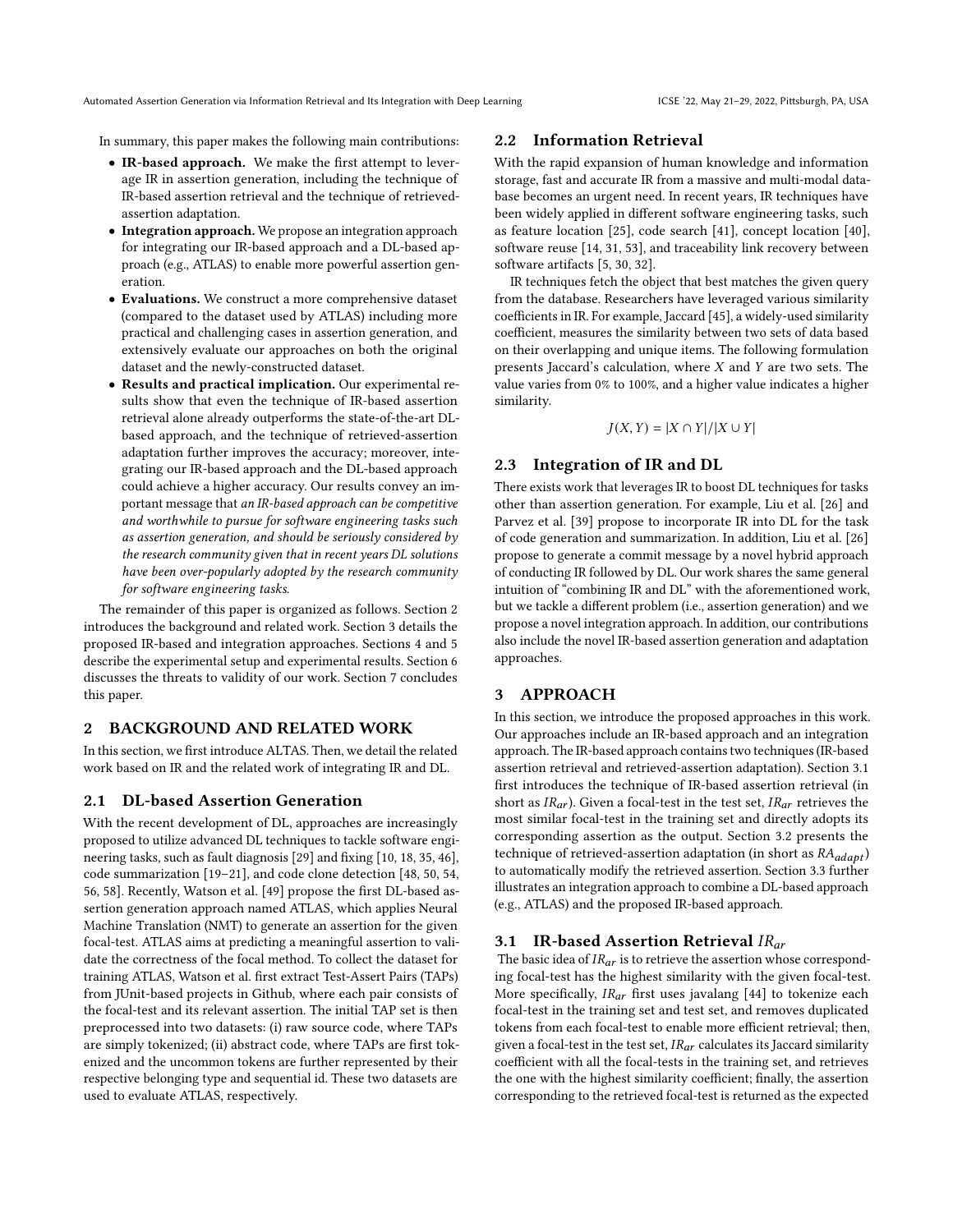assertion. When there is a tie in similarity calculation,  $IR_{ar}$  selects the first one appearing in the training set.

#### <span id="page-3-1"></span>Algorithm 1 IR-based Assertion Retrieval  $IR_{ar}$

**Input:**  $Test_f$ : the focal-test to generate assertion for. Input:  $Train_F$ : all focal-tests in the training set. Input:  $Train_A$ : all corresponding assertions in the training set. **Output:**  $Retrieved_f$ : the focal-test retrieved by  $IR_{ar}$ . **Output:** *Retrieved<sub>a</sub>*: the assertion retrieved by  $IR_{ar}$ . 1:  $max \leftarrow 0$ ,  $Retrieved_f \leftarrow$  "",  $Retrieved_a \leftarrow$  " 2: for  $i = 1$  to  $len(Train_F)$  do 3:  $jaccard \leftarrow compute(Test_f, Train_F[i])$ 4: if *jaccard* >  $max$  then 5:  $max \leftarrow jaccard$ 6:  $Retried_f \leftarrow Train_F[i]$ 7:  $Retrieved_a \leftarrow Train_A[i]$ 8: **return** Retrieved<sub>f</sub>, Retrieved<sub>a</sub>

Algorithm [1](#page-3-1) presents the detailed workflow of  $IR_{ar}$ . Being the inputs to the algorithm,  $Test_f$  is the input focal-test whose assertion would be generated by  $IR_{ar}$ ;  $Train_F$  and  $Train_A$  are the lists of all the focal-tests and their assertions in the training set.  $IR_{ar}$  calculates the Jaccard similarity between the input focal-test and each focaltest in the training set (Line 3), selects the one with the highest similarity (Lines 4-7), and returns its assertion as the output (Line 8).

#### Listing 1: A TAP example in the test set

<span id="page-3-2"></span>



<span id="page-3-3"></span>

For example, to generate an assertion for an input focal-test in Listing [1,](#page-3-2)  $IR_{ar}$  compares it with each focal-test in the training set, finds the most similar one (as shown in Listing [2\)](#page-3-3), and returns its corresponding assertion.  $IR_{ar}$  is based on the intuition that similar focal-tests are likely to have the identical assertions. It is the reason why  $IR_{ar}$  works well for this example. However, it is also very common for two similar focal-tests to share similar (but not identical) assertions. For those cases, directly returning the retrieved assertion would fail to generate a precise assertion. To address this issue, in the next section, we then propose an adaptation technique to modify the retrieved assertion.

#### <span id="page-3-0"></span>3.2 Retrieved-Assertion Adaptation  $RA_{adapt}$

Although  $IR_{ar}$  cannot always retrieve fully correct assertions from the training set, it can return "almost correct" assertions that are very similar to the correct ones. Therefore, we further propose an automated adaptation technique  $RA_{adapt}$ , which modifies a retrieved assertion toward the correct one based on context information. For a retrieved assertion,  $RA_{adapt}$  performs the following adaptation procedure.

- Step 1: decide whether the assertion should be modified. Since not all the retrieved assertions need adaptation, a pre-identification should be made first to avoid mistakenly modifying a correct assertion.  $RA_{adapt}$  considers an assertion necessary for adaptation if it contains at least one token absent from the input focal-test.
- Step 2: decide which token (i.e., invoked method, variable, or constant) should be modified.  $RA_{adapt}$  considers a token that is absent from the input focal-test as a *candidate* token for modification.
- Step 3: decide what value a candidate token should be replaced with.  $RA_{adapt}$  determines the replacement value by analyzing the token correspondence between the focaltests in the test and training sets. We observe that most retrieved assertions have identical syntactic structures as the correct ones but with several inconsistent special tokens (e.g., invoked-method names, variable names, or constant values). Therefore, the current  $RA_{adapt}$  mainly considers the replacement operation during adaptation. We believe that  $RA_{adapt}$  can be further extended with more edition operations (e.g., addition or deletion) in future work.

#### Listing 3: A false TAP example in the test set

<span id="page-3-4"></span>

| $// focal-test:$                                               |
|----------------------------------------------------------------|
| should_build_an_entity_with_the_right_name(){                  |
| builder.setName("name") ;                                      |
| org.bonitasoft.engine.identity.model.SCustomUserInfoDefinition |
| $entity=builder.done()$ ;                                      |
|                                                                |
| getName(){                                                     |
| return name;                                                   |
|                                                                |
| //Assertion:                                                   |
| org.junit.Assert.assertEquals("name", entity.getName())        |

#### Listing 4: A false TAP example in the training set

```
// focal - test :
should_build_an_entity_with_the_right_id () {
  builder.setId(1L) ;
  org . bonitasoft . engine . identity . model . SCustomUserInfoDefinition
        entity=builder.done();
}
getId () {
  return id ;
}
// Assertion :
org.junit.Assert.assertEquals(1L, entity. getId())
```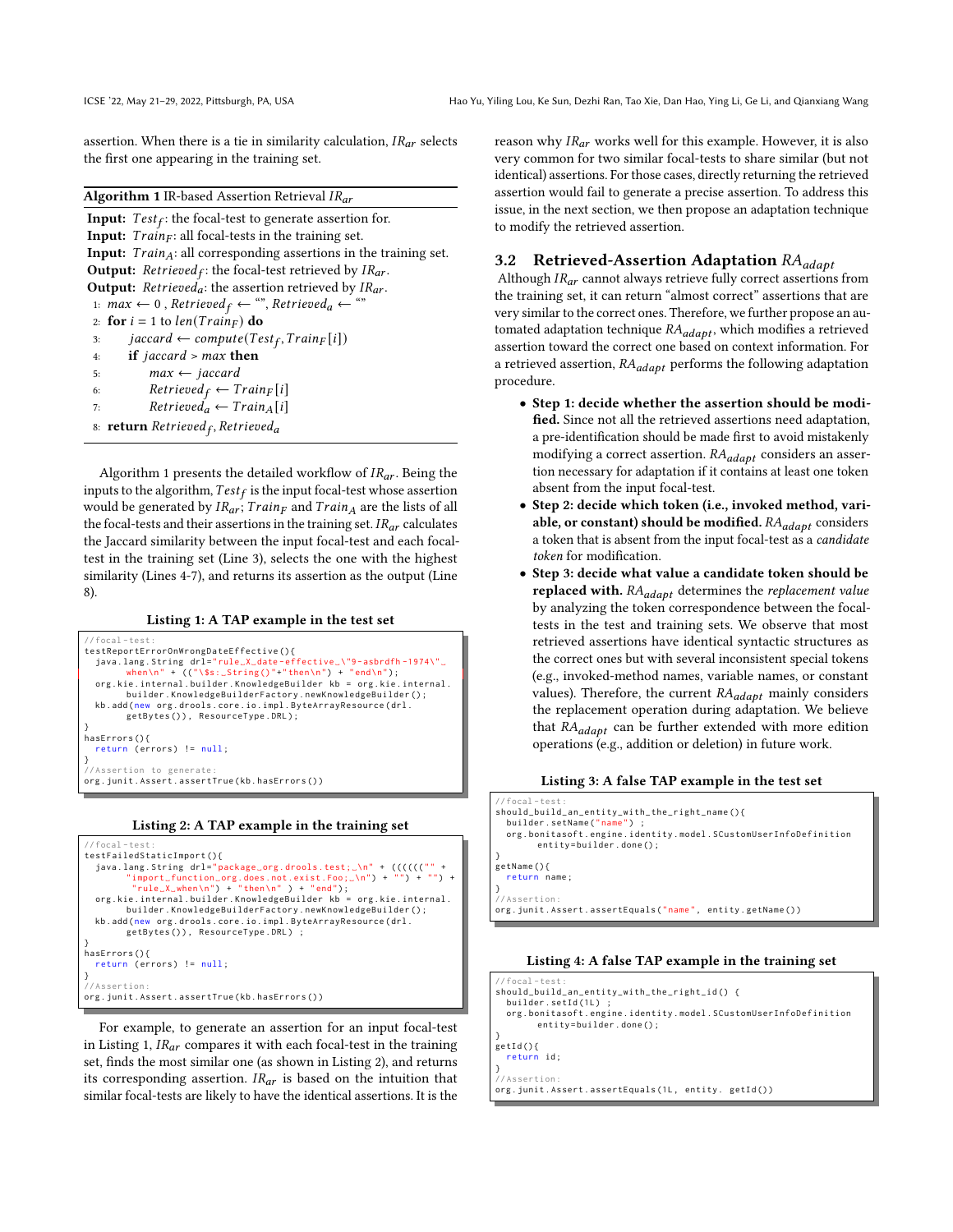### <span id="page-4-0"></span>Algorithm 2 Retrieved-Assertion Adaptation RA<sub>adapt</sub>

**Input:**  $t$ : the focal-test to adapt assertion for. **Input:**  $t_{ir}$ : the focal-test retrieved by  $IR_{ar}$ . **Input:**  $a_{ir}$ : the assertion retrieved by  $IR_{ar}$ . **Output:**  $a'_{ir}$ : the assertion adapted by  $RA_{adapt}$ . 1:  $IM_t, VAR_t, SST_t \leftarrow extractToken(t)$ 2:  $IM_{tir}$ ,  $VAR_{tir}$ ,  $CST_{tir} \leftarrow extractToken(tir)$ 3:  $IM_{air}$ ,  $VAR_{air}$ ,  $CST_{air} \leftarrow extractToken(air)$ 4:  $adaptIM \leftarrow needAdapt(IM_t, IM_{tir}, IM_{air})$ 5:  $adaptVAR \leftarrow needAdapt(VAR_t, VAR_{tir}, VAR_{air})$ 6: adaptCST  $\leftarrow \textit{needAdapt}(\textit{CST}_t, \textit{CST}_{t_{ir}}, \textit{CST}_{a_{ir}})$ 7: if  $!adaptIM$  and  $!adaptVAR$  and  $!adaptCST$  then 8: return  $a_{ir}$ 9:  $IM'_{tir}$ ,  $IM'_{t} \leftarrow trim(IM_{tir}, IM_{t})$ 10:  $VAR'_{tir}$ ,  $VAR'_{t} \leftarrow trim(VAR_{tir}, VAR_t)$ 11:  $\text{CST}_{tir}^{\prime\prime}$ ,  $\text{CST}_{t}^{\prime} \leftarrow \text{trim}(\text{CST}_{tir}, \text{CST}_{t})$ 12:  $relpace M \leftarrow getReplaceMap(M'_{t}, IM'_{tir}, IM_{air})$ 13:  $relpaceVAR \leftarrow getReplaceMap(VAR'_t, VAR'_{tir}, VAR_{air})$ 14:  $relpaceST \leftarrow getReplaceMap(CST'_{t}, CST'_{tir}, CST_{air})$ 15:  $a'_{ir} \leftarrow replace(a_{ir}, relpaceIM, relpaceVAR, relpaceCST)$ 16: **return**  $a'_{ir}$ 

17: **function** needAdapt( $TK_t, TK_{tir}, TK_{air}$ ) 18:  $needAdaptation \leftarrow False$ 19: **for**  $tk_{a_{ir}} \in TK_{a_{ir}}$  do 20: **if**  $tk_{a_{ir}} \notin TK_t$  and  $tk_{a_{ir}} \in TK_{t_{ir}}$  then 21:  $needAdaptation \leftarrow True$ 22: 23: return needAdaptation

```
24: function getReplaceMap(TK_t, TK_{tir}, TK_{air})25: relpaceMap \leftarrow dict()26: for tk_{t_{ir}} \in (TK_{t_{ir}} \cap TK_{a_{ir}}) do
27: replace \leftarrow28: max \leftarrow 029: for tk_t \in TK_t do
30: temp \leftarrow computeSimilarity(tk_{tir}, tk_t)31: if temp > max then
32: max \leftarrow temp33: replace \leftarrow tk_t34: relpaceMap[tk_{tir}] \leftarrow replace35: return relpaceMap
```
Algorithm [2](#page-4-0) shows the details of  $RA_{adapt}$ . In Lines 1-3,  $RA_{adapt}$ first extracts three categories of tokens (all the invoked methods, variables, and constants) defined in  $t$ ,  $t_{ir}$ , and  $a_{ir}$  (the inputs to  $RA_{adapt}$ ), storing these tokens in nine sets. Separately processing the categories of the invoked methods, variables, and constants can make  $RA_{adapt}$  more effective because there is no replacement relationship across the three categories. For the example code frag-ments in Listings [3](#page-3-4) and [4,](#page-3-5)  $RA_{adapt}$  extracts the nine sets of tokens:  $IM_t$  is [setName, getName, done],  $VAR_t$  is [builder, entity, name], and  $CST_t$  is ["name"];  $IM_{tir}$  is [setId, getId, done],  $VAR_{tir}$  is [builder, entity, id], and  $CST_{tir}$  is [1L];  $IM_{air}$  is [getId],  $VAR_{air}$  is [entity], and  $CST_{air}$  is [1L].

**Step 1.** In Lines 4-8 and 17-23,  $RA_{adapt}$  determines whether an assertion (in the training set) retrieved by  $IR_{ar}$  needs to be adapted.

The criterion for the need of adaptation is whether at least an invoked-method in  $IM_{air}$  has not appeared in  $IM_t$  but appeared in  $IM_{tir}$ , at least a variable in  $VAR_{tir}$  has not appeared in  $VAR_t$ but appeared in  $VAR_{tir}$ , or at least a constant in  $CST_{air}$  has not appeared in  $CST_t$  but appeared in  $CST_{tir}$ . For the example code fragments in Listings [3](#page-3-4) and [4,](#page-3-5) "getId" in  $IM_{a_{ir}}$  has not appeared in  $IM_t$  and 1L in  $CST_{a_{ir}}$  has not appeared in  $CST_t$ , so we need to do a replacement analysis for "1L" and "getId".

Step 2. Line 9 of the algorithm removes the overlapping elements between  $IM_{tir}$  and  $IM_t$  from each of these two sets, resulting in  $IM'_{tir}$  and  $IM'_{t}$ , respectively. The elements in  $IM'_{tir}$  are the tokens (i.e., invoked methods here) that should be modified. Lines 10 and 11 do the same for the pair of  $VAR_{tir}$  and  $VAR_t$  and the pair of  $CSI_{tir}$ and  $CST_t$ , respectively. For the example code fragments, after the overlapping elements are removed,  $IM'_{tir}$  is [setId, getId],  $IM'_{t}$  is [setName, getName];  $VAR'_{tir}$  is [id],  $VAR'_{t}$  is [name];  $CST'_{tir}$  is [1L],  $CST'_t$  is ["name"].

**Step 3.** In Lines 12-14,  $RA_{adapt}$  selects all the *replacement values* for invoked methods, variables, and constants; the selection is based on one of the two strategies described in Sections [3.2.1](#page-4-1) and [3.2.2.](#page-4-2) In Lines 15-16, the algorithm replaces the invoked methods, variables, and constants in  $a_{ir}$  to be replaced and returns the adapted assertion  $a'_{ir}$ .

<span id="page-4-1"></span>For Step 3, we design two replacement strategies to decide the replacement value: one is based on heuristics (denoted as  $RA_{adapt}^H$ ) and the other one is based on neural networks (denoted as  $\frac{RAN}{adapt}$ ). We then introduce these strategies in Sections [3.2.1](#page-4-1) and [3.2.2.](#page-4-2) 3.2.1 Heuristics-based strategy  $RA_{adapt}^H$ . In function get ReplaceMap, computeSimilarity of  $RA_{adapt}^H$  is calculated based on the sub-tokens resulted from hump splitting of  $tk_{tir}$  in  $TK_{tir}$  and  $tk_t$  in  $TK_t$  and the positions of  $tk_{tir}$  and  $tk_t$ . We first determine whether  $tk_{tir}$  and  $tk<sub>t</sub>$  contain the same sub-tokens resulted from camel case splitting. If  $tk_{tir}$  and  $tk_t$  contain the same sub-tokens after camel case splitting, we put  $tk<sub>t</sub>$  to a candidate set. Then we select the *replacement value* according to the positions of  $tk_{tir}$  in  $TK_{tir}$  and  $tk_t$  in  $TK_t$ . Here we select the token  $tk_t$  that is closest to the position of token  $tk_{tir}$ . For example, "getId" in Listing [4](#page-3-5) needs to be respectively compared with "setName" and "getName" in Listing [3.](#page-3-4) The camel case of "getId" is split into "get" and "Id", the camel case of "getName" is split into "get" and "Name", and the camel case of "setName" is split into "set" and "Name". The position of "getId" in  $t_{ir}$  is 34, the position of "getName" in  $t$  is 34, and the position of "setName" in  $t$  is 7. Therefore, "getId" will be replaced with "getName". The constant 1L in Listing [4](#page-3-5) needs to be replaced, and  $\overline{CST}^{\prime}_{tir}$  has only one element "name", so "1L" is directly replaced with "name". 3.2.2 Neural-network-based strategy  $\overrightarrow{RA}_{adapt}^{NN}$ . The heuristic-based strategy  $RA_{adapt}^H$  performs replacement based on lexical similarity,

<span id="page-4-2"></span>which might ignore semantic information embedded in programs. We then propose another neural-network-based replacement strategy  $RA_{adapt}^{N\hat{N}}$ , which augments lexical similarity with semantic information and calculates the replacement value via a neural network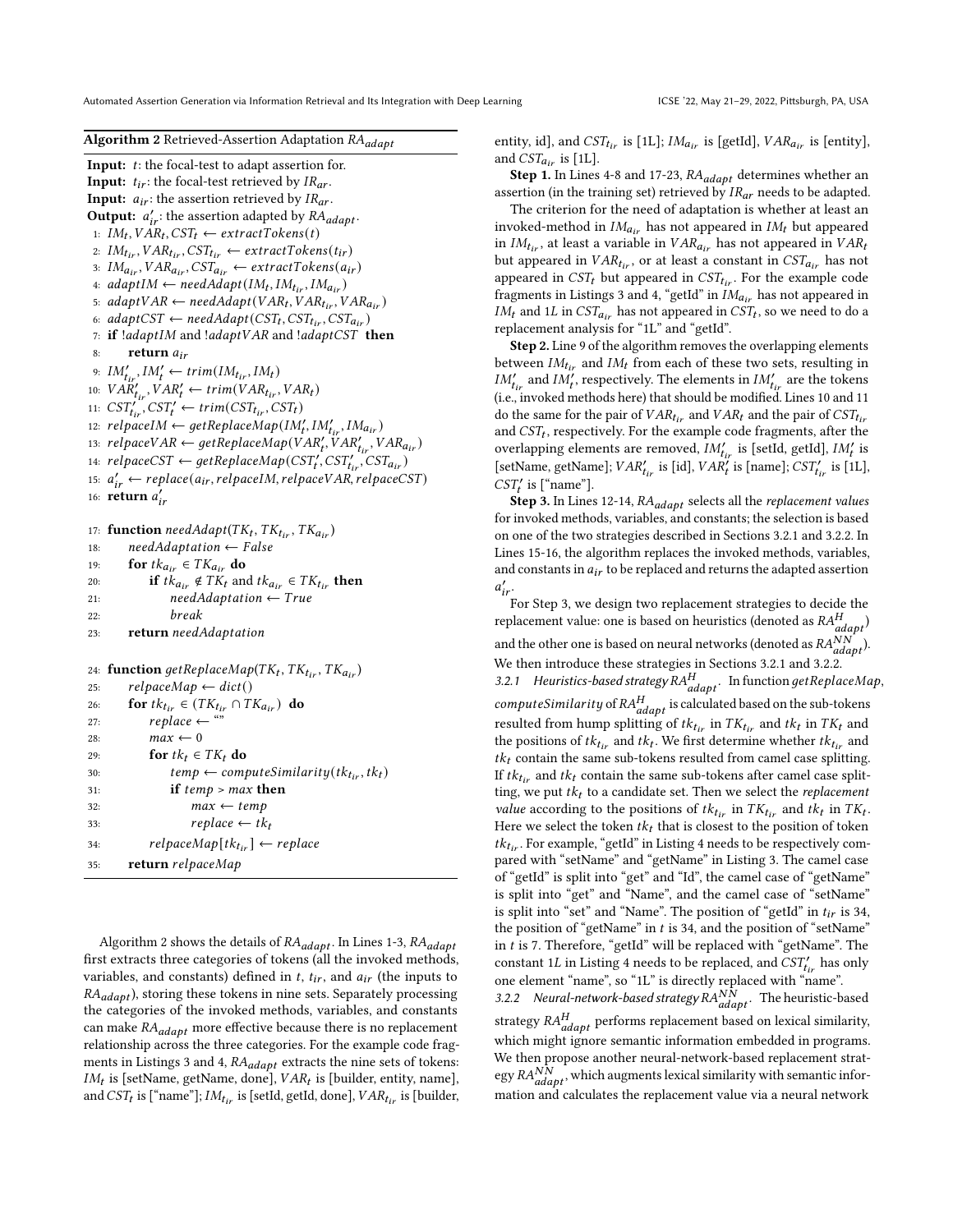architecture for code adaptation.  $RA_{adapt}^{NN}$  consists of three components: (1) embedding first-order semantic information, (2) enriching first-order information with high-order semantic information, and (3) combining semantic information with the aforementioned lexical similarity.

In the first component,  $RA_{adapt}^{NN}$  captures the first-order information with Word2Vec [\[1\]](#page-10-24), which maps each word to a n-dimensional vector space  $\mathbb R$ . We use a  $m \times n$  matrix M for this semantic mapping, where  $m$  denotes the size of vocabulary (a vocabulary typically refers to a set of unique tokens used in the text corpus).

The second component captures high-order information by injecting the semantics of context into the current token. In particular, we employ a bidirectional recurrent neural network architecture (Bi-RNA), which delivers information forward and backward simultaneously. At every step, Bi-RNA updates the representation of the current token  $I_i$  with its forward and backward context, enriching  $I_i$ 's initial first-order information with high-order information. Here  $R$  is the recurrent algorithm used to update information, and  $I_i^R$  is the output of semantic enhancement of  $I_i$ .

$$
I_i^R = [R_>(I_i, I_{i-1...0}), R_<(I_i, I_{i+1...l})]
$$

At last, we use a linear layer to combine semantic similarity with the lexical similarity. The semantic similarity is calculated with cosine coefficient, and the cosine coefficient between more similar tokens is larger. In Line 30 of Algorithm [2,](#page-4-0) we employ dot production to calculate the cosine coefficient between the tokens for replacing  $I_i^{Rt_{ir}}$  of  $tk_{t_{ir}}$  and its candidate  $I_i^{Rt}$  of  $tk_t$  (in function  $getReplaceMap)$  as the following equation. Here *S* denotes the replacement score of  $tk_{tir}$  and  $tk_t$ .  $p1$  and  $p2$  are the parameters trained by  $RA_{adapt}^{NN}$ .

$$
S = \begin{cases} p1 \cdot I_i^{Rt_{ir}} \cdot I_i^{Rt} + p2 & I_i^{Rt_{ir}} \text{ and } I_i^{Rt} \text{ contain same sub-token(s)}\\ p1 \cdot I_i^{Rt_{ir}} \cdot I_i^{Rt} & \text{otherwise} \end{cases}
$$
(1)

 $RA_{adapt}^{NN}$  is optimized by maximizing the negative log-likelihood on the replacement possibility S.

#### <span id="page-5-1"></span>3.3 Integration

An IR-based approach retrieves assertions from the training set, and could be highly effective especially when there are similar cases in the training set. On the other hand, a DL-based approach learns to generate assertions based on the training set and is capable of generating "new" assertions absent from the training set. Intuitively, these two approaches are complementary and thus could be further combined to enable more powerful generation of assertions. In this section, we propose an integration approach based on a compatibility inference model, which calculates the "compatibility" between the retrieved assertion and the current focal-test to determine whether to directly return the retrieved assertion or apply a DL-based approach to generate a new assertion.

Figure [1](#page-6-1) presents the workflow of our integration approach. The first two steps are our proposed IR-based approach (including the techniques of  $IR_{ar}$  and  $RA_{adapt}$ ), which retrieves an assertion based on the Jaccard similarity and adapts the retrieved assertion if necessary. After adaptation, we then employ a semantic compatibility inference model to calculate the compatibility of the adapted assertion. If the compatibility is lower than the specified threshold (denoted as  $t$  in Figure [1\)](#page-6-1), we turn to the DL-based approach (e.g., ATLAS) for generating a "new" assertion. In our approach, t is decided based on the validation set.

We next introduce our compatibility inference model in detail. Recall that the adaptation technique deals with syntactic compatibility by replacing incorrect tokens. We further utilize semantic compatibility to find an incompatible assertion. This problem is similar to the task of neural language inference (NLI) [\[9\]](#page-10-25), which is usually solved with a binary neural inference model. Typically, a binary neural inference model reasons about evidence between the hypothesis and premise to infer their relationship (i.e., entailment or contradiction). However, our problem is different, where the relationship is "ternary" rather than "binary". Since the assertion is retrieved from its training focal-test, an inference model should not only consider the compatibility between the retrieved assertion and the input focal-test, but also consider the compatibility between the retrieved focal-test and the input focal-test. Based on this insight, we propose a "ternary" neural inference model, which could be viewed as an extension of a recently proposed binary neural inference model named ESIM [\[9\]](#page-10-25). We model the local evidence of compatibility among the retrieved assertion, the retrieved focal-test, and the input focal-test with an attention-based RNN model. We then combine the evidence from three code sequences with a neural network, which maps evidence features to the final compatibility.

#### <span id="page-5-0"></span>4 EXPERIMENTAL SETUP

In this section, we describe datasets and metrics used in our experiments. Our source code, datasets, and experimental results are available on our project website [\[2\]](#page-10-26). We conduct experiments to answer the following research questions:

- RQ1: How does the proposed IR-based assertion retrieval technique  $IR_{ar}$  perform compared to the latest DL-based assertion generation approach (i.e., ATLAS)?
- RQ2: How do the proposed retrieved-assertion adaptation techniques  $RA_{adapt}^H$  and  $RA_{adapt}^{NN}$  improve the effectiveness?
- RQ3: How does the proposed integration approach boost DL-based and IR-based approaches?

#### 4.1 Datasets

4.1.1 *Data<sub>old</sub>*. We denote the original dataset used by ATLAS as  $Data_{old}$ , which consists of real-world test assertions from opensource projects in GitHub. As mentioned in previous work [\[49\]](#page-11-5),  $Data_{old}$  is constructed in a simplified way: it excludes the assertions that contain tokens absent from the focal-test and the vocabulary. Such tokens are called unknown tokens according to the common practice in natural language processing [\[34,](#page-10-27) [55\]](#page-11-22). For example, in Listing [5,](#page-6-2) the tokens voter and voteMatch are unknown tokens that do not appear in the focal-test or the vocabulary.  $Data_{old}$ excludes such cases, and in total contains 156,760 data items, which are further divided into training, validation, and test sets by the ratio of 8:1:1.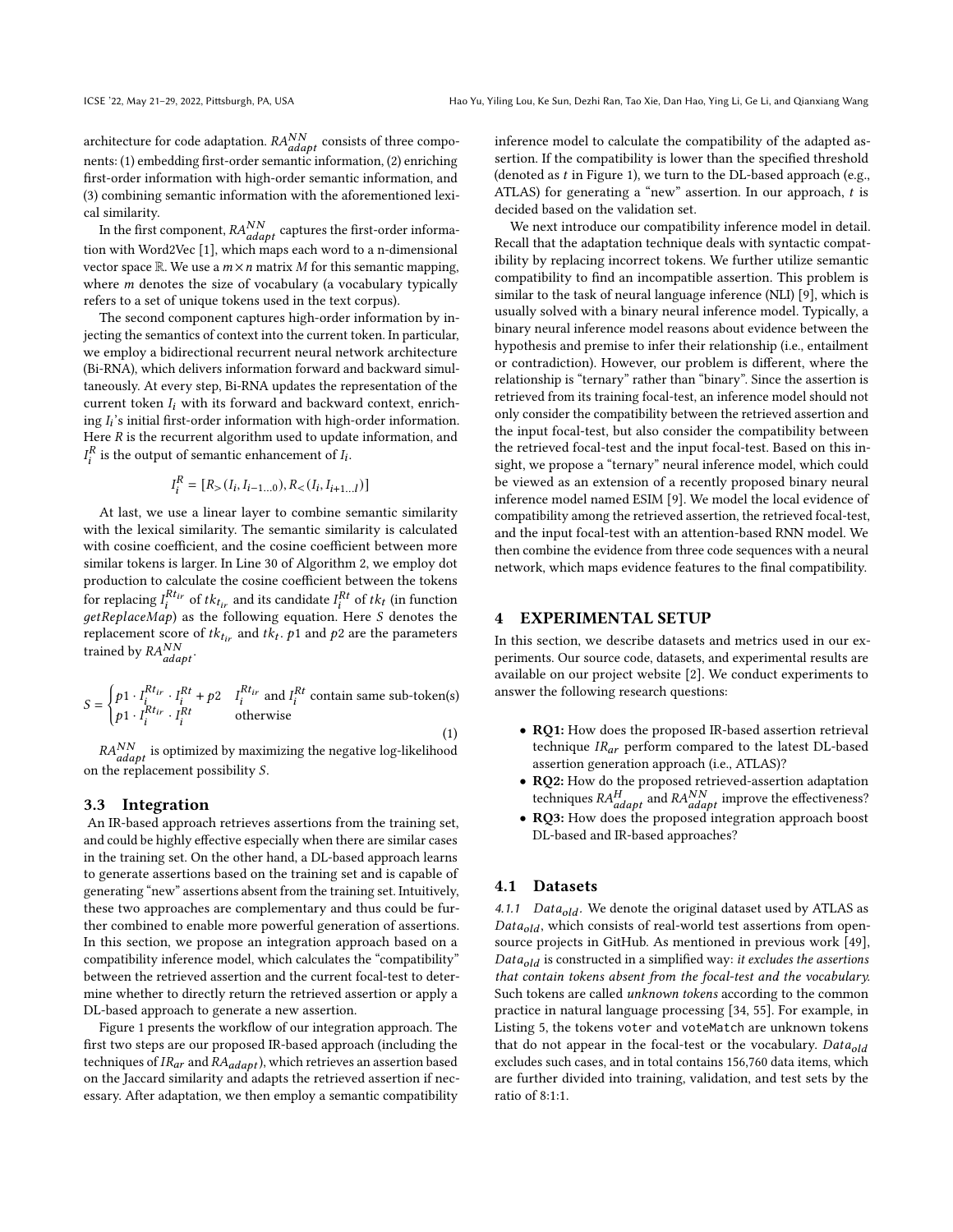<span id="page-6-1"></span>

Figure 1: Workflow of the integration approach

4.1.2  $Data_{new}$ . In fact,  $Data_{old}$  simplifies the test generation problem by excluding some challenging cases (i.e., assertions with unknown tokens) for generation. Therefore, it may fail to represent real-world data distribution and threaten the validity of experimental results. Therefore, in this work, we further construct an extended dataset (i.e., denoted as  $Data_{new}$ ) based on  $Data_{old}$  by adding those excluded cases with unknown tokens back to  $Data_{old}$ . In addition to the original 156,760 items in  $Data_{old}$ ,  $Data_{new}$  consists of 108,660 extra items with unknown tokens. In total, the newly constructed dataset  $Data_{new}$  contains 265,420 data items, which are also further divided into training, validation, and test sets by the ratio of 8:1:1.

<span id="page-6-2"></span>Listing 5: An example of assertion with unknown tokens

| $// focal-test:$                                                 |
|------------------------------------------------------------------|
| void voteMatch_match_exact_single_sectioned_many_orgs(){         |
| affiliation.setOrganizationName("philipps_universitat_marburg"); |
| resetOrgNames("some_other_inst","philipps_universitat_marburg"); |
|                                                                  |
| void resetOrgNames(String orgNames){                             |
| Mockito.when(getOrgNamesFunction.apply(organization)).thenReturn |
| (Lists.newArrayList(orgNames));                                  |
|                                                                  |
| //Assertion:                                                     |
| assertTrue(voter.voteMatch(affiliation, organization));          |
|                                                                  |

Table [1](#page-7-0) shows the detailed statistics of  $Data_{old}$  and  $Data_{new}$ , including their distribution over different assertion types.

#### 4.2 Metrics

In line with previous work [\[49\]](#page-11-5), we use the following metrics in our experiments.

4.2.1 Accuracy. We mainly use accuracy to evaluate the effectiveness of assertion generation techniques. In particular, only the assertion that is the same with the ground truth would be considered as accurate. Accuracy calculates the ratio of accurate assertions to all the generated assertions.

4.2.2 BLEU. Following previous work [\[49\]](#page-11-5), we use the muti-BLEU score to evaluate the similarity of generated assertions with the ground truth. BLEU [\[38\]](#page-11-23) has been widely used in machine translation systems [\[4,](#page-10-28) [19,](#page-10-15) [21,](#page-10-16) [27,](#page-10-29) [33\]](#page-10-30). The score first calculates the modified n-gram (for BLEU-n, n=1,2,3,4) precision of a candidate sequence (i.e., generated assertions) to the reference message (i.e., the ground truth), and then measures the average modified n-gram precision with a penalty for overly short sentences.

#### <span id="page-6-0"></span>5 EXPERIMENTAL RESULTS

Tables [2](#page-7-1) and [3](#page-7-2) present the overall effectiveness (i.e., accuracy and BLEU) of all techniques studied in the experiments, including the compared baseline (i.e., ATLAS),  $IR_{ar}$ , two adaptation techniques  $RA^H$  $\frac{H}{\mu_{adapt}}$  and the integration approach.

# 5.1 RQ1: Effectiveness of  $IR_{ar}$

5.1.1 Overall effectiveness of  $IR_{ar}$ . As shown in Tables [2](#page-7-1) and [3,](#page-7-2) the proposed  $IR_{ar}$  technique substantially outperforms the compared DL-based approach ATLAS on both datasets in terms of both accuracy and BLEU. In addition, we can observe that the difference is much more prominent on the more challenging dataset (i.e.,  $Data_{new}$  with unknown tokens). The reason might be that existing DL-based approaches may have a weaker capability of generating assertions with unknown tokens and thus perform substantially worse on  $Data_{new}$  (i.e., almost 10% drop in accuracy).

Effectiveness on different assertion types. We further compare the effectiveness of  $IR_{ar}$  and ATLAS on assertions of different types. Each column in Table [4](#page-8-0) represents the assertion type, and each cell presents the number of correct generated assertions and the corresponding proportions in the brackets. As shown in the table, we observe that  $IR_{ar}$  could consistently outperform ATLAS on all the assertion types, indicating the generality of  $IR_{ar}$  in generating different assertions.

Effectiveness with different similarity coefficients.  $IR_{ar}$  uses Jaccard as its default similarity coefficient. We investigate the impact of different IR similarity coefficients on the effectiveness of  $IR_{ar}$ . In particular, we implement two other variants of  $IR_{ar}$  with two widely used similarity coefficients, Overlap [\[51\]](#page-11-24) and Dice [\[12\]](#page-10-31), which compute the similarity of two given sets (i.e.,  $X$  and  $Y$ ) as follows.

$$
Overlap(X, Y) = |X \cap Y|/min(|X|, |Y|)
$$

$$
DSC(X, Y) = |X \cap Y|/(|X| + |Y|)
$$

Table [5](#page-8-1) presents the accuracy of  $IR_{ar}$  with different similarity coefficients on both datasets. The results show that the similarity coefficients have little impact on the effectiveness of  $IR_{ar}$ , indicating the generality of the  $IR_{ar}$  family in assertion generation.

In summary, our results suggest that the proposed  $IR_{ar}$  approach outperforms the existing DL-based approach ATLAS, including on different assertion types and with different IR similarity coefficients. To further understand these results, we next analyze their successful and unsuccessful cases in Sections [5.1.2](#page-7-3) and [5.1.3,](#page-7-4) respectively.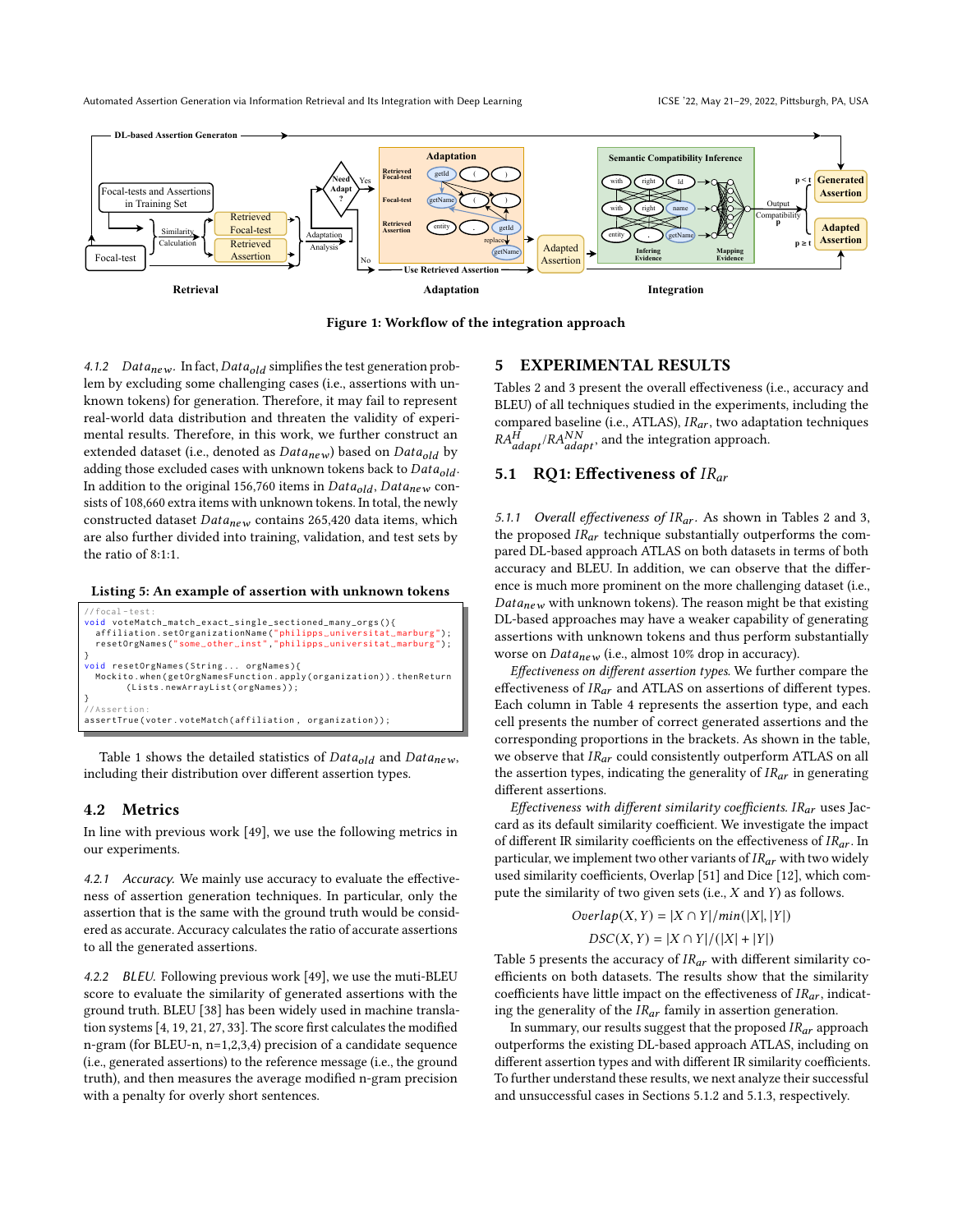Table 1: Detailed statistics of each type in  $Data_{old}$  and  $Data_{new}$ 

<span id="page-7-0"></span>

| <b>AssertType</b>            | Total            | Equals                    | True                                      | That      | NotNull                | False                 | Null               | ArrayEquals        | Same                  | other                     |  |
|------------------------------|------------------|---------------------------|-------------------------------------------|-----------|------------------------|-----------------------|--------------------|--------------------|-----------------------|---------------------------|--|
| $Data_{old}$<br>$Data_{new}$ | 15.676<br>26.542 | 7,866(50%)<br>12,557(47%) | 2,783(18%)<br>$3,652(14\%)$ $3,532(13\%)$ | 1,441(9%) | 1,162(7%)<br>1,284(5%) | 1,006(6%)<br>1071(4%) | 798(5%)<br>735(3%) | 307(2%)<br>362(1%) | 311(2%)<br>$319(1\%)$ | $2(0\%)$<br>$3,030(11\%)$ |  |

<span id="page-7-1"></span>Table 2: Accuracy of  $\textit{IR}_{ar}, \textit{RA}_{adapt}^H, \textit{RA}_{adapt}^{NN},$  and integration

| <b>√Approach</b><br><b>Dataset</b> | <b>ATLAS</b> | $IR_{ar}$ | $RA_{adapt}^H$ | $RA_{adapt}^{NN}$ | integration |
|------------------------------------|--------------|-----------|----------------|-------------------|-------------|
| $Data_{old}$                       | 31.42        | 36.26     | 40.97          | 43.63             | 46.54       |
| $Data_{new}$                       | 21.66        | 37.90     | 39.65          | 40.53             | 42.20       |

<span id="page-7-2"></span>Table 3: Muti-BLEU of  $\it IR_{ar}, \it RA_{adapt}^{H}, \it RA_{adapt}^{NN},$  and integration

| <b>Approach</b><br><b>Dataset</b> | <b>ATLAS</b> | $IR_{ar}$   | $RA_{adapt}^H$ | $RA_{adapt}^{NN}$ | integration |
|-----------------------------------|--------------|-------------|----------------|-------------------|-------------|
| $Data_{old}$                      | 68.51        | 71.48       | 73.28          | 73.95             | 78.86       |
| Data <sub>new</sub>               |              | 37.91 57.98 | 59 81          | 59.81             | 60.92       |

<span id="page-7-3"></span>5.1.2 Correct generated assertions. To further investigate the correct assertions generated by  $IR_{ar}$  and ATLAS, we compare the length of correct assertions (i.e., the number of tokens in each assertion). Figure [2](#page-7-5) shows the distribution of the length of correct generated assertions, where the X axis represents the length of assertions and the Y axis represents the number of corresponding assertions. Interestingly, as shown in the figure, we can observe that  $IR_{ar}$  tends to outperform ATLAS on longer assertions. For example, on  $Data_{old}$ , ATLAS is more effective than  $IR_{ar}$  when the target assertion contains fewer than eight tokens, whereas AT-LAS becomes less effective than  $IR_{ar}$  when the target assertion contains more than eight tokens. We also observe similar trends on  $Data_{new}$ : although  $IR_{ar}$  is always more effective than ATLAS, their difference is more prominent with the increasing length of assertions. To further confirm our observation, we then calculate the average lengths of the correct assertions generated by ATLAS and  $IR_{ar}$ , respectively. On  $Data_{old}$ , the average lengths of the correct assertions generated by ATLAS and  $IR_{ar}$  are 7.98 and 8.63, respectively; on  $Data_{new}$ , the average lengths of ATLAS and  $IR_{ar}$ are 9.74 and 10.74, respectively. Our results suggest that  $IR_{ar}$  has a stronger capability of generating correct long assertions than ATLAS. One potential reason may be that it is still very challenging for existing DL-based approaches to generate long sequences from scratch while it is feasible for IR-based approaches to retrieve long sequences from existing data. In addition, our results also indicate the complementarity between DL-based and IR-based approaches, especially for assertions of different lengths, also motivating the combination of these two approach categories for more powerful assertion generation.

We further look into the correct assertions generated by ATLAS. Interestingly, we find most of them exist in the training set. More specifically, in  $Data_{old}$ , among 4,925 correct assertions that can be generated by ATLAS, 4,560 (92.59%) assertions exist in the training

<span id="page-7-5"></span>

Figure 2: Length distribution of correct assertions

set if the abstraction strategy is applied. Recall that the abstraction strategy in ATLAS replaces specific tokens (e.g., identifiers and variable names) with abstract tokens to reduce the infrequent tokens and the size of the vocabulary. Similarly, in  $Data_{new}$ , we also observe that the majority of correct generated assertions (i.e., 98.76%) are the assertions existing in the training set. Intuitively, the strength of DL-based approaches over IR-based approaches lies in intelligently creating new assertions that have never appeared in the training set. However, our results show that most assertions generated by ATLAS exist in the training set while only a few correct assertions are new and "created" by ATLAS. The preceding observation explains why even a simplistic IR approach can outperform a DL-based approach, also suggesting the limited capability of existing DL-based assertion generation in generating correct assertions.

<span id="page-7-4"></span>5.1.3 Incorrect generated assertions. We then look into the assertions that cannot be successfully generated by ATLAS or  $IR_{ar}$ . In particular, we calculate the edit distance between the incorrect generated assertions and the labeled assertions (i.e., the ground truth) in Table [6.](#page-8-2) Interestingly, although there are a large number of assertions that cannot be successfully generated by ATLAS or  $IR_{ar}$ , a considerable ratio of these incorrect generated assertions are very similar to the correct ones, i.e., their edit distance is rather small. For example, among the 10,751 and 20,793 incorrect assertions generated by ATLAS on  $Data_{old}$  and  $Data_{new}$ , respectively, 2,840 (i.e., 26.4%) and 2,641 (i.e., 12.7%) assertions have only one different token from the correct assertions, while 4,517 (i.e., 42.0%) and 5,731 (i.e., 27.6%) assertions have no more than three different tokens from the correct assertions. Similarly, among the 9,992 and 14,483 incorrect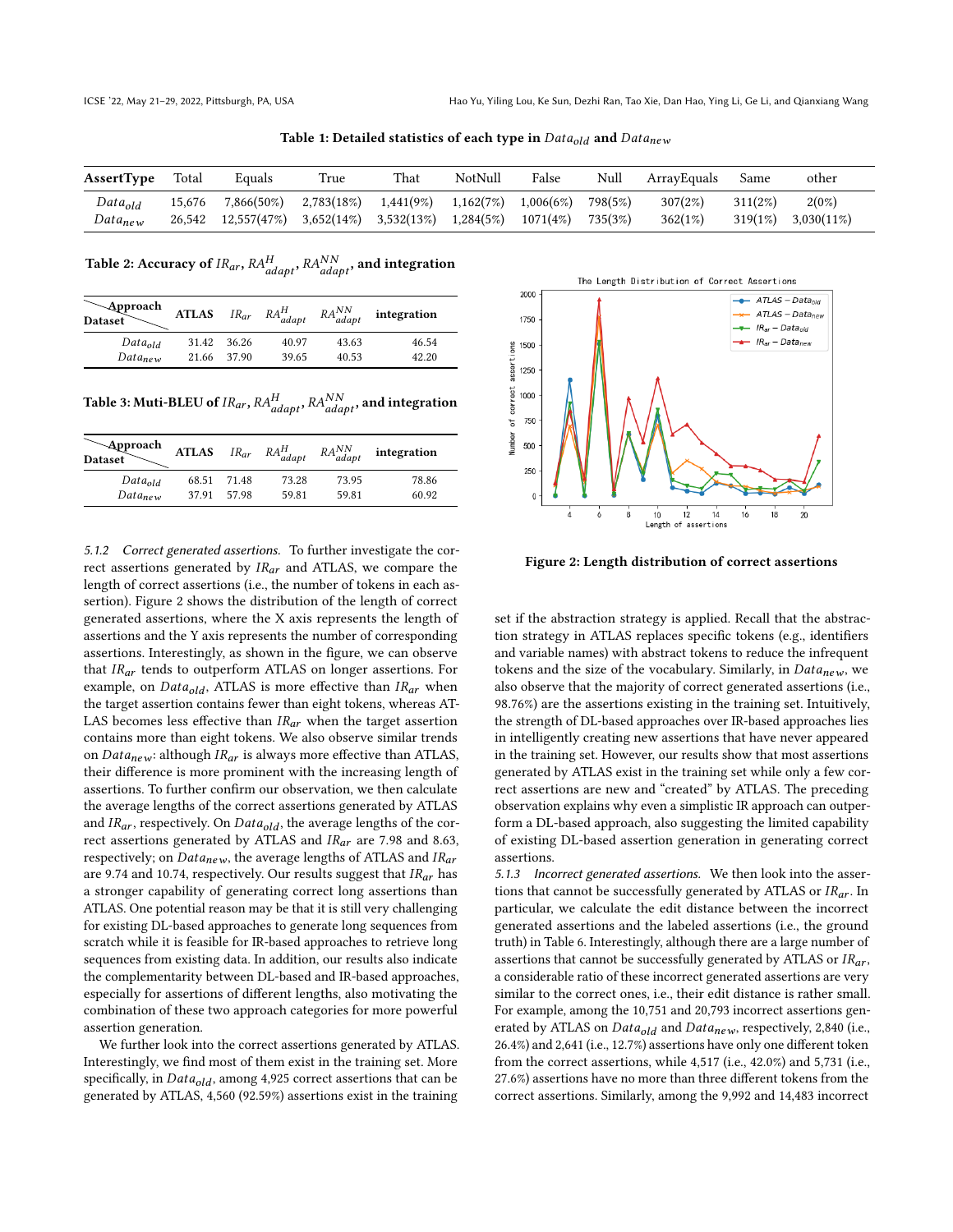<span id="page-8-0"></span>

| $\sim$ AssertType<br>Approach $\sim$ | Total       | Equals     | True       | That       | NotNull  | False    | Null     | ArravEquals | Same     | Other      |
|--------------------------------------|-------------|------------|------------|------------|----------|----------|----------|-------------|----------|------------|
| $ATLAS-Data_{old}$                   | 4.925(31%)  | 2.501(32%) | 966(35%)   | 248(17%)   | 598(51%) | 229(23%) | 236(30%) | 100(33%)    | 47(15%)  | $0(0\%)$   |
| $IR_{ar}$ -Data <sub>old</sub>       | 5.684(36%)  | 2.957(38%) | 1.039(37%) | 449(31%)   | 439(38%) | 314(31%) | 285(36%) | 111(36%)    | 89(29%)  | $1(50\%)$  |
| $ATLAS-Datanew$                      | 5.749(22%)  | 2.900(23%) | 619(17%)   | 537(15%)   | 388(30%) | 126(12%) | 85(12%)  | 47(13%)     | 37(12%)  | 1.010(33%) |
| $IR_{ar}$ -Data <sub>new</sub>       | 10.059(38%) | 4.664(37%) | .436(39%)  | 1.070(30%) | 600(47%) | 394(37%) | 286(39%) | 147(41%)    | 113(35%) | 1,349(45%) |

Table 4: Detailed statistics of ATLAS and  $IR_{ar}$  for each assert type

<span id="page-8-1"></span>Table 5: Accuracy of different similarity coefficients

| Approach<br><b>Dataset</b> |       |       | Jaccard DICE Overlap |
|----------------------------|-------|-------|----------------------|
| $Data_{old}$               | 36.26 | 36.26 | 36.12                |
| $Data_{new}$               | 37.90 | 37.90 | 37.74                |

assertions retrieved by  $IR_{ar}$  on  $Data_{old}$  and  $Data_{new}$ , respectively, 2,966 (i.e., 29.7%) and 4,532 (i.e., 31.3%) assertions have only one different token from the correct assertions, while 4,736 (i.e., 47.4%) and 7,535 (i.e., 52.0%) assertions have no more than three different tokens from the correct assertions.

Inspired by the preceding observation, we further categorize those incorrect generated assertions whose edit distance is only one token away from the correct assertions, according to the type of the incorrect token. Table [7](#page-8-3) presents the number of assertions in each token category. From the table, we can find that a majority of incorrect assertions generated by ATLAS or  $IR_{ar}$  have a wrong constant value compared to the correct assertions, indicating that generating constant values can be a major challenge in assertion generation. Such a challenge is not surprising, since the candidate space of a constant value is often very large, making it challenging to predict a constant value correctly. In addition, we can also find that a considerable number of assertions are incorrect because their assertion types are incorrect. For example, on  $Data_{old}$ , 738 (677) incorrect assertions generated by ATLAS  $(IR_{ar})$  can be modified into correct assertions if their assertion types are fixed. Compared to incorrect constant values, fixing incorrect assertion types is often less challenging, since fixing types has a limited number of enumerations.

In summary, a considerable number of incorrect assertions generated by ATLAS and  $IR_{ar}$  are very similar to correct assertions, and these incorrect assertions can still be helpful to developers or provide useful information for assertion generation. In addition, many incorrect assertions may become correct after only one token (e.g., related to assertion type) is modified. Furthermore, our results also motivate the intuition of our adaptation technique.

# 5.2 RQ2: Effectiveness of RA<sub>adapt</sub>

In Table [8,](#page-9-1) Column "Total" shows the overall accuracy of  $RA_{adapt}^H$ and  $RA_{adapt}^{NN}$  on  $Data_{old}$  and  $Data_{new}$ . We can find that both adaptation techniques can substantially improve  $IR_{ar}$ , and  $RA_{adapt}^{NN}$  can achieve higher improvement than  $RA_{adapt}^H$ . For example,  $RA_{adapt}^H$ and  $RA_{adapt}^{NN}$  improve  $IR_{ar}$  by 4.71% and 7.37% on  $Data_{old}$ , while

<span id="page-8-2"></span>Table 6: Edit distance between correct assertions and incorrect assertions generated by ATLAS and  $IR_{ar}$ 

| Edit<br>Dataset                |            | 2          | 3         |
|--------------------------------|------------|------------|-----------|
| $ATLAS-Data_{old}$             | 2,840(26%) | 763(7%)    | 914(9%)   |
| $IR_{ar}$ -Data <sub>old</sub> | 2,966(30%) | 1,198(12%) | 572(6%)   |
| $ATLAS-Datanew$                | 2,614(13%) | 1,595(8%)  | 1,522(7%) |
| $IR_{ar}$ -Data <sub>new</sub> | 4,532(31%) | 1,912(13%) | 1,091(8%) |

<span id="page-8-3"></span>Table 7: Token types to be modified within one edit distance

| <b>-Token</b><br>Dataset             | total | api | variable | constant | assertType |
|--------------------------------------|-------|-----|----------|----------|------------|
| $ATLAS-Data_{old}$                   | 2.840 | 27  | 865      | 1,171    | 738        |
| $IR_{ar}$ -Data <sub>old</sub>       | 2.966 | 145 | 998      | 1,042    | 677        |
| $ATLAS-Data_{new}$                   | 2.614 | 225 | 482      | 1.051    | 274        |
| $IR_{\alpha r}$ -Data <sub>new</sub> | 4.532 | 448 | 1.014    | 2.100    | 395        |

1.75% and 2.63% on  $Data_{new}$ , respectively. In addition,  $RA_{adapt}^H$  $(RA_{adapt}^{NN})$  can further outperform the DL-based approach ATLAS substantially, i.e., 9.55% (12.21%) improvement on  $Data_{old}$  and 17.99% (18.87%) improvement on  $Data_{new}$ . Furthermore, the other columns in Table [8](#page-9-1) present the effectiveness of adaptation on assertions of different types. From the table, we can observe a consistent improvement of both adaptation techniques on all the assertion types.

We further analyze the successful and unsuccessful cases of our adaptation techniques. In particular, we find that on  $Data_{old}$ , 419 and 737 incorrect retrieved assertions are modified into correct assertions by  $RA_{adapt}^H$  and  $RA_{adapt}^{NN}$ , respectively; similarly, on  $Data_{new}$ , 563 and 679 incorrect retrieved assertions are modified into correct ones by  $RA_{adapt}^H$  and  $RA_{adapt}^{NN}$ , respectively. On the other hand, our adaptation techniques are likely to modify a correct assertion into an incorrect one. On  $Data_{old}$ , a small number of correct retrieved assertions (i.e., 25 and 42) are mistakenly identified by  $RA_{adapt}^H$  and  $RA_{adapt}^{NN}$ , respectively, as incorrect assertions and further modified into incorrect assertions, and the numbers on  $Data_{new}$  are 68 and 84. In summary, our adaptation techniques successfully modify a considerable number of incorrect assertions into correct ones at the cost of mistakenly modifying a small number of correct retrieved assertions, explaining the overall effectiveness of adaptation.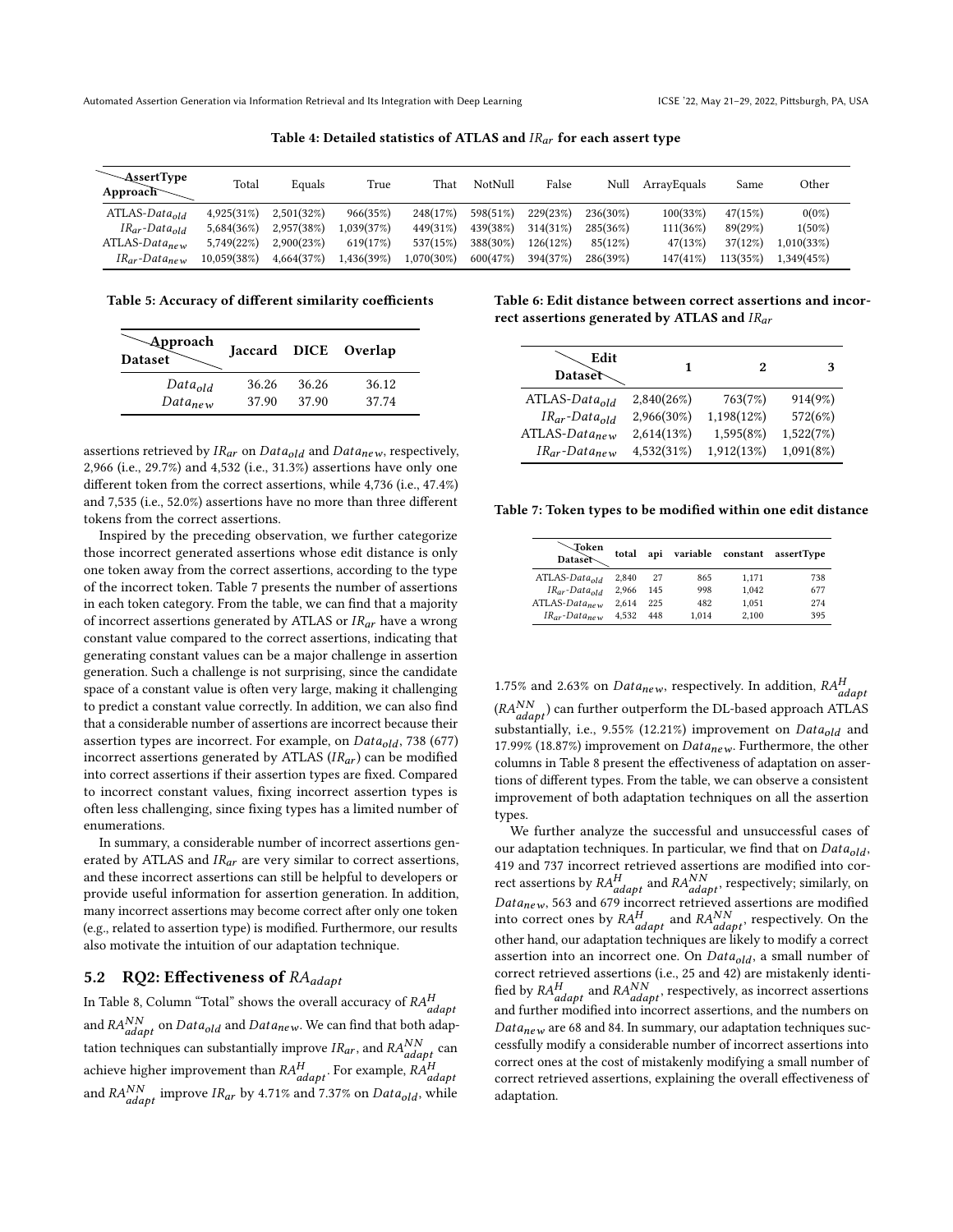Table 8: Detailed statistics of  $\mathit{RA}_{adapt}^H$  and  $\mathit{RA}_{adapt}^{NN}$  for each assert type

<span id="page-9-1"></span>

| $\sim$ AssertType<br>Approad               | Total          | Equals     | True          | That       | NotNull  | False    | Null        | ArrayEquals | Same     | Other      |
|--------------------------------------------|----------------|------------|---------------|------------|----------|----------|-------------|-------------|----------|------------|
| $RA_{adapt}^H$ -Data <sub>old</sub>        | $6,423(41\%)$  | 3,300(42%) | 1,151(41%)    | 536(37%)   | 553(48%) | 335(33%) | $316(40\%)$ | 120(39%)    | 111(36%) | $1(50\%)$  |
| $RA_{adapt}^{NN}$<br>-Data <sub>old</sub>  | 6,839(44%)     | 3,509(45%) | 1,225(44%)    | 551(38%)   | 610(52%) | 342(34%) | 341(43%)    | 134(44%)    | 126(41%) | $1(50\%)$  |
| $RA_{adapt}^H$<br>$.$ -Data <sub>new</sub> | $10,525(40\%)$ | 4,882(39%) | $1,487(41\%)$ | 1,142(32%) | 651(51%) | 403(38%) | 297(40%)    | 154(43%)    | 121(38%) | .388(46%)  |
| $RA_{adapt}^{NN}$<br>Data <sub>new</sub>   | $10,758(41\%)$ | 4,988(40%) | 1,526(42%)    | 1,161(33%) | 691(54%) | 401(37%) | 308(42%)    | 162(45%)    | 126(39%) | 1,395(46%) |

#### Table 9: Detailed statistics of integration for each assert type

<span id="page-9-4"></span>

| <b>AssertType</b><br>Approach   | Total       | Equals     | True       | That       | NotNull  | False    | Null     | ArrayEquals | Same        | Other      |
|---------------------------------|-------------|------------|------------|------------|----------|----------|----------|-------------|-------------|------------|
| integration-Data <sub>old</sub> | 7,295(47%)  | 3,714(47%) | 1.333(48%) | 546(38%)   | 724(62%) | 348(35%) | 352(44%) | 148(48%)    | $129(41\%)$ | $1(50\%)$  |
| integration- $Data_{new}$       | 11,201(42%) | 5.248(42%) | 1,566(43%) | 1,196(34%) | 711(55%) | 401(37%) | 313(43%) | 162(45%)    | $128(40\%)$ | 1.476(49%) |

<span id="page-9-2"></span>

# Figure 3: Complementarity between ATLAS,  $\mathit{IR}_{ar}, \mathit{RA}_{adapt}^H,$ and  $\mathit{RA_{adapt}^{NN}}$  in  $\mathit{Data_{old}}$

<span id="page-9-3"></span>

Figure 4: Complementarity between ATLAS,  $\it IR_{ar},\, \it RA_{adapt}^H,$ and  $RA_{adapt}^{NN}$  in  $Data_{new}$ 

# 5.3 RQ3: Effectiveness of Integration

5.3.1 Complementarity between DL-based and IR-based approaches. Figures [3](#page-9-2) and [4](#page-9-3) present the overlapping between the correct assertions generated by the DL-based approach (i.e., ATLAS) and the IR-based approaches (i.e.,  $IR_{ar}$  and  $RA_{adapt}$ ). From the figures, we can find that DL-based and IR-based approaches are complementary. For example, on  $Data_{old}$ , between ATLAS and  $RA_{adapt}^H$ , 1,525 correct assertions are uniquely generated by ATLAS, while 3,035 correct assertions are uniquely generated by  $RA_{adapt}^H$ ; between AT-LAS and  $RA_{adapt}^{NN}$ , 1,356 correct assertions are uniquely generated by ATLAS, while 3,300 correct assertions are uniquely generated by  $R_{adapt}^{NN}$ . Such a complementarity is consistent on  $Data_{new}$ . The results indicate that integrating both approaches can even enable more powerful assertion generation.

5.3.2 Effectiveness of integration. Table [9](#page-9-4) presents the effectiveness of integration on all assertions and assertions of each type. From the table, we can observe that integration consistently outperforms DL-based and IR-based approaches on all assertions. The results suggest the effectiveness of our proposed integration approach, also showing that integrating DL-based and IR-based approaches can be a promising direction for automated assertion generation.

## <span id="page-9-0"></span>6 THREATS TO VALIDITY

One major threat in our work comes from not comparing the ability to generate assertions that are compilable and can find bugs between our approaches and other existing approaches of test case generation. Although being compilable can be another indicator for assertion quality, automated build has always been a challenging task, highly dependent on external/internal settings/resources [\[17,](#page-10-32) [28\]](#page-10-33). Therefore, it is challenging to automatically compile large-scale subjects. To ensure the scale of our experiments, we do not use being compilable and the ability to find bugs as metrics. Note that we check the syntax of assertions generated by our IR-based approach, and all the generated assertions conform to the syntax. These results are expected since the retrieval mechanism of our IR-based approach can ensure the syntactic correctness of the generated assertions.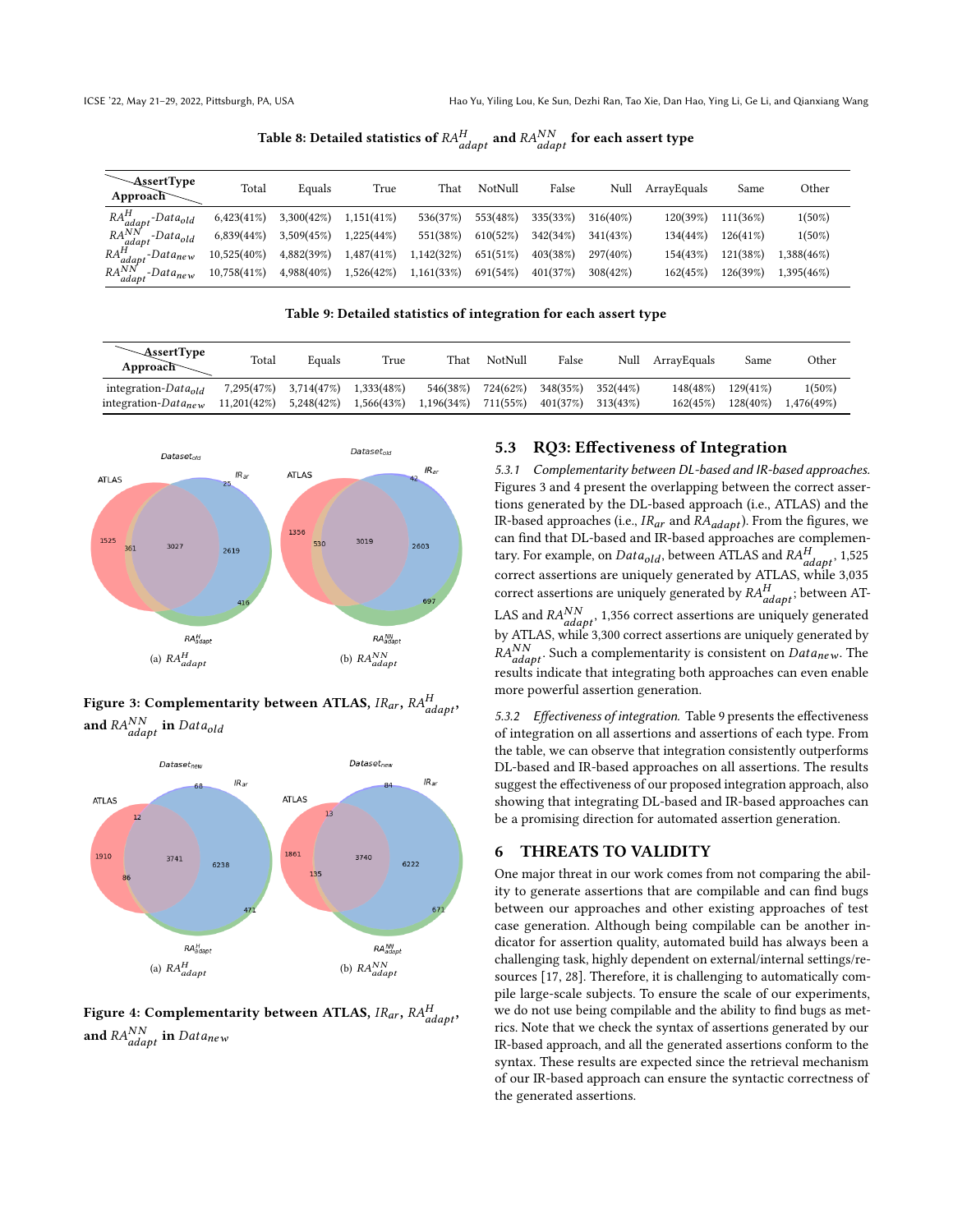## <span id="page-10-11"></span>7 CONCLUSION

In this paper, we have made the first attempt to leverage Information Retrieval (IR) in assertion generation and propose an IR-based approach including the technique of  $IR_{ar}$  and the technique of  $RA_{adapt}$ . We have also proposed an integration approach for integrating our IR-based approach and a DL-based approach such as ATLAS to further improve the effectiveness. Our experimental results have shown that ATLAS can be outperformed by  $IR_{ar}$ , which achieves the accuracy of 36.26% and 37.90% on two datasets, respectively. Moreover, our  $RA_{adapt}^H$  technique can help achieve accuracy of 43.63% and 40.53% on both datasets, respectively. Finally, the integration approach achieves the accuracy of 46.54% and 42.20% on both datasets. Our work has conveyed an important message that an IR-based approach can be competitive and worthwhile to pursue for software engineering tasks such as assertion generation, and should be seriously considered by the research community given that in recent years DL solutions have been over-popularly adopted by the research community for software engineering tasks.

# ACKNOWLEDGMENTS

This work was partially supported by National Natural Science Foundation of China (Grant No. 62161146003, 62072007, 62192733), a grant from Huawei, and the Tencent Foundation/XPLORER PRIZE.

#### REFERENCES

- <span id="page-10-24"></span>[1] 2013. Word2vec embeddings. [https://radimrehurek.com/gensim/models/](https://radimrehurek.com/gensim/models/word2vec.html) word2vec.html
- <span id="page-10-26"></span>[2] 2022. [https://github.com/yh1105/Artifact-of-Assertion-ICSE22.](https://github.com/yh1105/Artifact-of-Assertion-ICSE22)
- <span id="page-10-5"></span>[3] M. Moein Almasi, Hadi Hemmati, Gordon Fraser, Andrea Arcuri, and Janis Benefelds. 2017. An Industrial Evaluation of Unit Test Generation: Finding Real Faults in A Financial Application. In Proceedings of the 39th IEEE/ACM International Conference on Software Engineering: Software Engineering in Practice Track (ICSE-SEIP). 263–272.<https://doi.org/10.1109/ICSE-SEIP.2017.27>
- <span id="page-10-28"></span>[4] Fan Angela, Bhosale Shruti, Schwenk Holger, Ma Zhiyi, El-Kishky Ahmed, Goyal Siddharth, Baines Mandeep, Celebi Onur, Wenzek Guillaume, Chaudhary Vishrav, Goyal Naman, Birch Tom, Liptchinsky Vitaliy, Edunov Sergey, Grave Edouard, Auli Michael, and Joulin Armand. 2021. Beyond English-Centric Multilingual Machine Translation. Journal of Machine Learning Research 22 (2021), 107:1– 107:48.
- <span id="page-10-20"></span>[5] G. Antoniol, G. Canfora, G. Casazza, A. De Lucia, and E. Merlo. 2002. Recovering Traceability Links Between Code and Documentation. IEEE Transactions on Software Engineering 28, 10 (2002), 970–983. [https://doi.org/10.1109/TSE.2002.](https://doi.org/10.1109/TSE.2002.1041053) [1041053](https://doi.org/10.1109/TSE.2002.1041053)
- <span id="page-10-6"></span>[6] Dave Astels. 2003. Test Driven Development: A Practical Guide. Prentice Hall Professional Technical Reference.
- <span id="page-10-7"></span>[7] Kent Beck. 2003. Test-driven Development: By Example. Addison-Wesley Professional; 1st edition (November 8, 2002).
- <span id="page-10-1"></span>[8] Pietro Braione, Giovanni Denaro, and Mauro Pezzè. 2016. JBSE: A Symbolic Executor for Java Programs with Complex Heap Inputs. In Proceedings of the 24th ACM SIGSOFT International Symposium on Foundations of Software Engineering (ESEC/FSE). 1018–1022.<https://doi.org/10.1145/2950290.2983940>
- <span id="page-10-25"></span>[9] Qian Chen, Xiaodan Zhu, Zhen-Hua Ling, Si Wei, Hui Jiang, and Diana Inkpen. 2017. Enhanced LSTM for Natural Language Inference. In Proceedings of the 55th Annual Meeting of the Association for Computational Linguistics (ACL). 1657–1668. <https://doi.org/10.18653/v1/P17-1152>
- <span id="page-10-13"></span>[10] Zimin Chen, Steve Kommrusch, Michele Tufano, Louis-Noël Pouchet, Denys Poshyvanyk, and Martin Monperrus. 2021. SequenceR: Sequence-to-Sequence Learning for End-to-End Program Repair. IEEE Transactions on Software Engineering 47, 9, 1943–1959.<https://doi.org/10.1109/TSE.2019.2940179>
- <span id="page-10-0"></span>[11] Mike Cohn. 2010. Succeeding with Agile: Software Development Using Scrum (1st ed.). Addison-Wesley Professional; 1st edition (October 26, 2009).
- <span id="page-10-31"></span>[12] Lee R. Dice. 1945. Measures of the Amount of Ecologic Association Between Species. Ecological Society of America (1945).
- <span id="page-10-4"></span>[13] Robert B. Evans and Alberto Savoia. 2007. Differential Testing: A New Approach to Change Detection. In Proceedings of the 6th Joint Meeting on European Software Engineering Conference and the ACM SIGSOFT Symposium on the Foundations of Software Engineering: Companion Papers (ESEC/FSE). 549–552. [https://doi.org/10.](https://doi.org/10.1145/1295014.1295038) [1145/1295014.1295038](https://doi.org/10.1145/1295014.1295038)
- <span id="page-10-18"></span>[14] William B. Frakes and Kyo Kang. 2005. Software Reuse Research: Status and Future. IEEE Transactions on Software Engineering 31, 7 (2005), 529–536. [https:](https://doi.org/10.1109/TSE.2005.85) [//doi.org/10.1109/TSE.2005.85](https://doi.org/10.1109/TSE.2005.85)
- <span id="page-10-2"></span>[15] Gordon Fraser and Andrea Arcuri. 2011. EvoSuite: Automatic Test Suite Generation for Object-Oriented Software. In Proceedings of the 19th ACM SIGSOFT Symposium and the 13th European Conference on Foundations of Software Engineering (ESEC/FSE). 416–419.<https://doi.org/10.1145/2025113.2025179>
- <span id="page-10-8"></span>[16] Riccardo Guidotti, Anna Monreale, Salvatore Ruggieri, Franco Turini, Fosca Giannotti, and Dino Pedreschi. 2019. A Survey of Methods for Explaining Black Box Models. Comput. Surveys 51, 5 (2019), 93:1–93:42. [https://doi.org/10.1145/](https://doi.org/10.1145/3236009) [3236009](https://doi.org/10.1145/3236009)
- <span id="page-10-32"></span>[17] Foyzul Hassan and Xiaoyin Wang. 2018. HireBuild: An Automatic Approach to History-Driven Repair of Build Scripts. In Proceedings of the 40th IEEE/ACM International Conference on Software Engineering (ICSE). 1078–1089. [https://doi.](https://doi.org/10.1145/3180155.3180181) [org/10.1145/3180155.3180181](https://doi.org/10.1145/3180155.3180181)
- <span id="page-10-14"></span>[18] Hideaki Hata, Emad Shihab, and Graham Neubig. 2018. Learning to Generate Corrective Patches using Neural Machine Translation. CoRR abs/1812.07170 (2018).
- <span id="page-10-15"></span>[19] Xing Hu, Ge Li, Xin Xia, David Lo, and Zhi Jin. 2018. Deep Code Comment Generation. In Proceedings of the 26th International Conference on Program Comprehension (ICPC). 200–210.<https://doi.org/10.1145/3196321.3196334>
- [20] Xing Hu, Ge Li, Xin Xia, David Lo, and Zhi Jin. 2020. Deep Code Comment Generation with Hybrid Lexical and Syntactical Information. Empirical Software Engineering 25, 3 (2020), 2179–2217.<https://doi.org/10.1007/s10664-019-09730-9>
- <span id="page-10-16"></span>[21] Xing Hu, Ge Li, Xin Xia, David Lo, Shuai Lu, and Zhi Jin. 2018. Summarizing Source Code with Transferred API Knowledge. In Proceedings of the 27th International Joint Conference on Artificial Intelligence (IJCAI). https: 27th International Joint Conference on Artificial Intelligence (IJCAI). [//doi.org/10.24963/ijcai.2018/314](https://doi.org/10.24963/ijcai.2018/314)
- <span id="page-10-3"></span>[22] Yue Jia and Mark Harman. 2011. An Analysis and Survey of the Development of Mutation Testing. IEEE Transactions on Software Engineering 37, 5 (2011), 649–678. <https://doi.org/10.1109/TSE.2010.62>
- <span id="page-10-9"></span>[23] Rafal Józefowicz, Oriol Vinyals, Mike Schuster, Noam Shazeer, and Yonghui Wu. 2016. Exploring the Limits of Language Modeling. CoRR abs/1602.02410 (2016).
- <span id="page-10-10"></span>[24] Oleksii Kuchaiev and Boris Ginsburg. 2017. Factorization Tricks for LSTM Networks. In Workshop Track Proceedings of the 5th International Conference on Learning Representations (ICLR).
- <span id="page-10-17"></span>[25] Dapeng Liu, Andrian Marcus, Denys Poshyvanyk, and Václav Rajlich. 2007. Feature Location via Information Retrieval Based Filtering of A Single Scenario Execution Trace. In Proceedings of the 22nd IEEE/ACM International Conference on Automated Software Engineering (ASE). 234–243. [https://doi.org/10.1145/1321631.](https://doi.org/10.1145/1321631.1321667) [1321667](https://doi.org/10.1145/1321631.1321667)
- <span id="page-10-23"></span>[26] Shangqing Liu, Yu Chen, Xiaofei Xie, Jing Kai Siow, and Yang Liu. 2020. Retrieval-Augmented Generation for Code Summarization via Hybrid GNN. In International Conference on Learning Representations (ICLR).
- <span id="page-10-29"></span>[27] Yinhan Liu, Jiatao Gu, Naman Goyal, Xian Li, Sergey Edunov, Marjan Ghazvininejad, Mike Lewis, and Luke Zettlemoyer. 2020. Multilingual Denoising Pre-training for Neural Machine Translation. Transactions of the Association for Computational Linguistics 8 (2020), 726–742. [https://doi.org/10.1162/tacl\\_a\\_00343](https://doi.org/10.1162/tacl_a_00343)
- <span id="page-10-33"></span>[28] Yiling Lou, Zhenpeng Chen, Yanbin Cao, Dan Hao, and Lu Zhang. 2020. Understanding Build Issue Resolution in Practice: Symptoms and Fix Patterns. In Proceedings of the 28th ACM Joint Meeting on European Software Engineering Conference and Symposium on the Foundations of Software Engineering (ESEC/FSE). 617–628.<https://doi.org/10.1145/3368089.3409760>
- <span id="page-10-12"></span>[29] Yiling Lou, Qihao Zhu, Jinhao Dong, Xia Li, Zeyu Sun, Dan Hao, Lu Zhang, and Lingming Zhang. 2021. Boosting Coverage-Based Fault Localization via Graph-Based Representation Learning. In Proceedings of the 29th ACM Joint European Software Engineering Conference and Symposium on the Foundations of Software Engineering (ESEC/FSE). 664–676.<https://doi.org/10.1145/3468264.3468580>
- <span id="page-10-21"></span>[30] Andrea De Lucia, Fausto Fasano, Rocco Oliveto, and Genoveffa Tortora. 2007. Recovering Traceability Links in Software Artifact Management Systems Using Information Retrieval Methods. ACM Transactions on Software Engineering and Methodology 16, 4 (2007), 13–es.<https://doi.org/10.1145/1276933.1276934>
- <span id="page-10-19"></span>[31] Yoëlle S. Maarek, Daniel M. Berry, and Gail E. Kaiser. 1991. An Information Retrieval Approach for Automatically Constructing Software Libraries. IEEE Transactions on Software Engineering 17, 8 (Aug. 1991), 800–813. [https://doi.org/](https://doi.org/10.1109/32.83915) [10.1109/32.83915](https://doi.org/10.1109/32.83915)
- <span id="page-10-22"></span>[32] Andrian Marcus, Jonathan I. Maletic, and Andrey Sergeyev. 2005. Recovery of Traceability Links Between Software Documentation and Source Code. International Journal of Software Engineering and Knowledge Engineering 15, 05 (2005), 811––836.<https://doi.org/10.1145/1276933.1276934>
- <span id="page-10-30"></span>[33] Popel Martin, Tomkova Marketa, Tomek Jakub, Kaiser Łukasz, Uszkoreit Jakob, Bojar Ondřej, and Žabokrtský Zdeněk. 2020. Transforming Machine Translation: A Deep Learning System Reaches News Translation Quality Comparable to Human Professionals. Nature Communications (2020).
- <span id="page-10-27"></span>[34] Stephen Merity, Nitish Shirish Keskar, and Richard Socher. 2018. Regularizing and Optimizing LSTM Language Models. In Proceedings of the 6th International Conference on Learning Representations (ICLR).